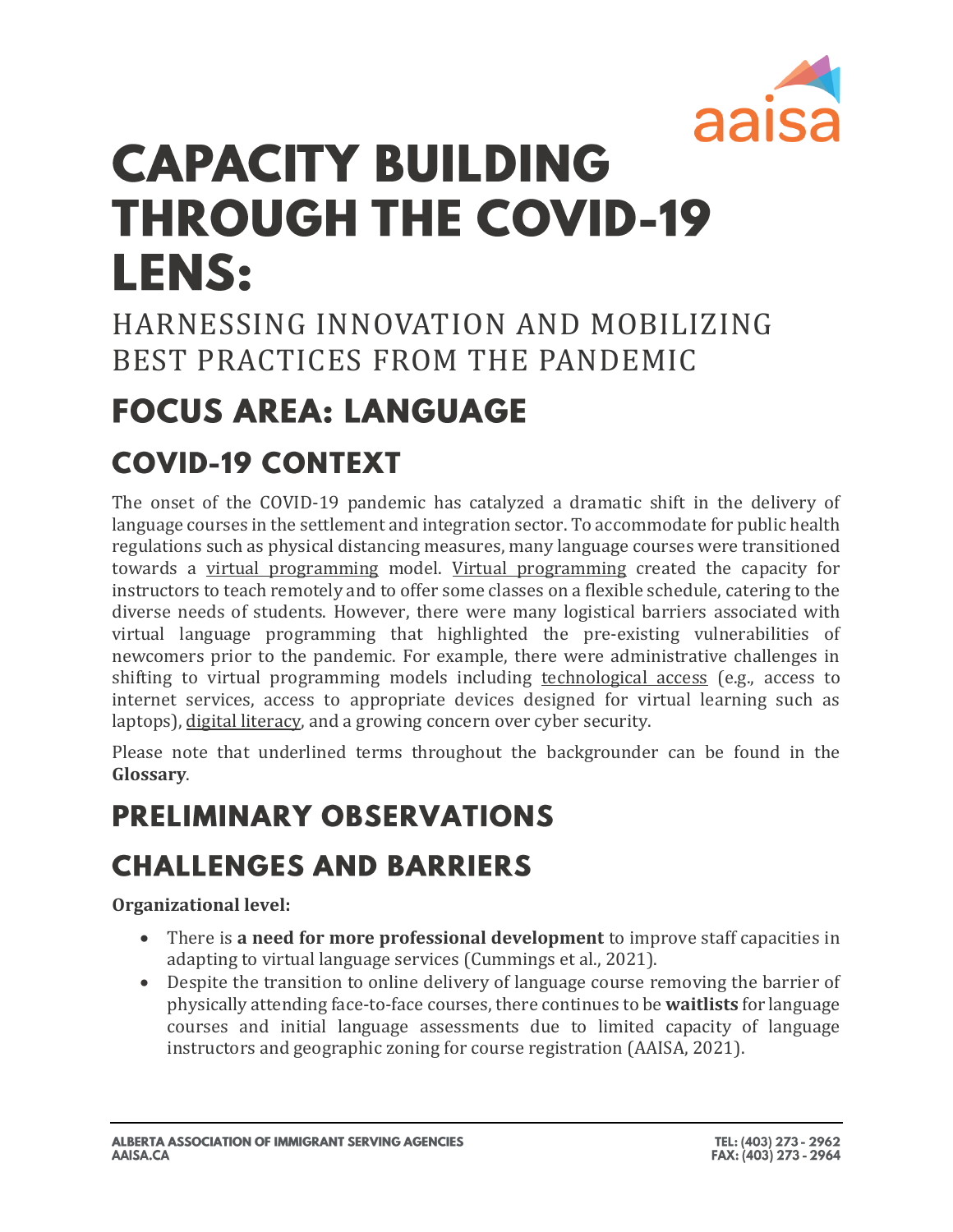

#### **Client level:**

- Technological barriers (*e.g., access to appropriate technology such as laptops or Chromebooks, sufficient and affordable internet service, digital literacy, etc.*) (Cummings et al., 2021).
- Appropriate workspaces for clients to engage in course work (*e.g., quiet place to study, balancing stressors in their home lives such as childcare, stresses from sickness and employment, childcare, attending university, inadequate workspaces and family members affected by health or employment issues*) (Liu et al., 2021).
- Low digital literacy has been highly correlated to those with low literacy in their home language creating an intersectional barrier (Cummings et al., 2021).

### **BEST PRACTICES**

Despite the challenges that have arisen from the COVID-19 pandemic, organizations have demonstrated adaptability and exemplified resiliency as seen through:

- Hybrid courses that derive benefits from both virtual programming and in-person delivery (Cummings et al., 2021).
	- o Initial intake of language students' preferences and digital literacy levels allows for organizations to properly allocate course resources
	- o Self-directed services for students to access based on their individual needs
- Consistent teacher-student engagement and interaction with students (teacher presence) both online and in the classroom (Cummings et al., 2021).
- Laptop lending libraries
	- o Agencies that deliver language learning courses have been able to create lending libraries that provide appropriate technological access for students. For the duration of the language courses, students are eligible to borrow a laptop needed to fully participate in language courses virtually.

### **SAMPLE FOCUS GROUP QUESTIONS**

- What are the barriers related to low literacy and low digital literacy learners in relation to COVID-19?
- What have been the best practices and approaches utilized to combat the barriers associated with low literacy and low digital literacy?
- What have been the best practices in language service delivery that have been more successful through virtual programming over traditional face-to-face delivery?
- How have agencies navigated pre-existing or emergent barriers pertaining to language services amidst the public health context?
- What learnings from the COVID-19 context of language service delivery are worthwhile to leverage into organizational capacity building and professional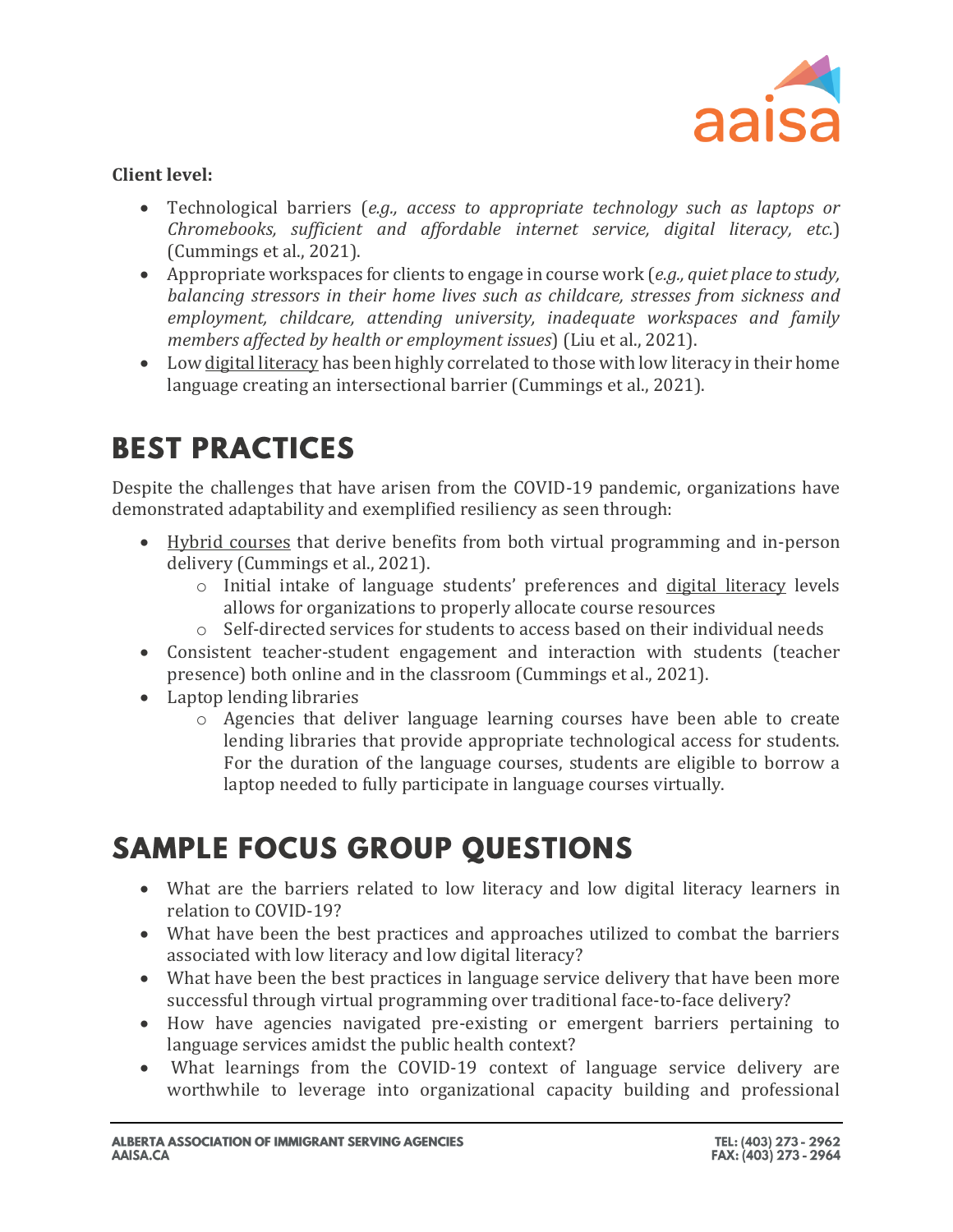

development? What approaches across agencies can strengthen the network of language services and develop sector-wide capacity to support newcomers with emergent needs in relation to language?

- What approaches have been developed to ensure effective language service delivery to newcomers with complex needs or those who have traditionally been underserved?
- What specific issues have emerged from COVID-19 that have prompted you and your partner agencies to develop collaborative responses pertaining to language services?

## **GLOSSARY**

**[Digital literacy:](http://uis.unesco.org/en/blog/global-framework-measure-digital-literacy)** Having the ability to define, access, manage, understand, integrate, communicate, evaluate and create information safely and appropriately through digital technologies for employment, decent jobs and entrepreneurship. It includes competencies that are variously referred to as computer literacy, ICT literacy, information literacy and media literacy. It entails the ability to identify and use technology confidently, creatively, and critically to meet the demands and challenges of living, learning and working in a digital society. It extends beyond simple digital consumption behaviour and into digital fluency.

**[Hybrid courses:](https://aaisa.sharepoint.com/ops/Shared%20Documents/Engagement,%20Research,%20&%20Policy/GoA%20Community%20Capacity%20Project/Literature%20Review/External%20Resources%20Cited/EN%20Settlement%20Sector%20%20Technology%20Task%20Group%20-%20final%20report%20and%20recommen.._.pdf)** Hybrid courses refers to the practice of engaging a mix of both in-person course delivery as well as the use of virtual programming. It is a thoughtful fusion of face-toface and online environments to conduct teaching and learning. It is often used interchangeable with terms such as blended learning, mixed-mode or flexible learning. It is usually based on specific needs, capacities, modalities and pedagogies of a particular institution or sector. This term is synonymously with the term blended learning.

**Technological access:** Access to the physical capacities to technology. A lack of technological access can include the infrastructure needed for internet access (particularly prevalent in rural areas or small centres), lack of access to internet due to financial limitations, insufficient devices to participate in virtual programming (e.g., sharing laptops within a household with children needing to participate in virtual schooling and parents needing the device for virtual programming, relying on cellphones rather than a laptop/Chromebook/tablet).

**[Virtual programming:](https://www.amssa.org/wp-content/uploads/2021/05/EN-Settlement-Sector-Technology-Task-Group-final-report-and-recommendations.pdf)** Virtual programming is a form of distanced learning that is conducted completely over the Internet. It refers to newcomer and direct service agencies participating in courses virtually, through the internet and without the need of attending inperson courses. It can be performed both asynchronously or synchronously, depending on the instructor and/or course. This term can be used synonymously with remote learning.